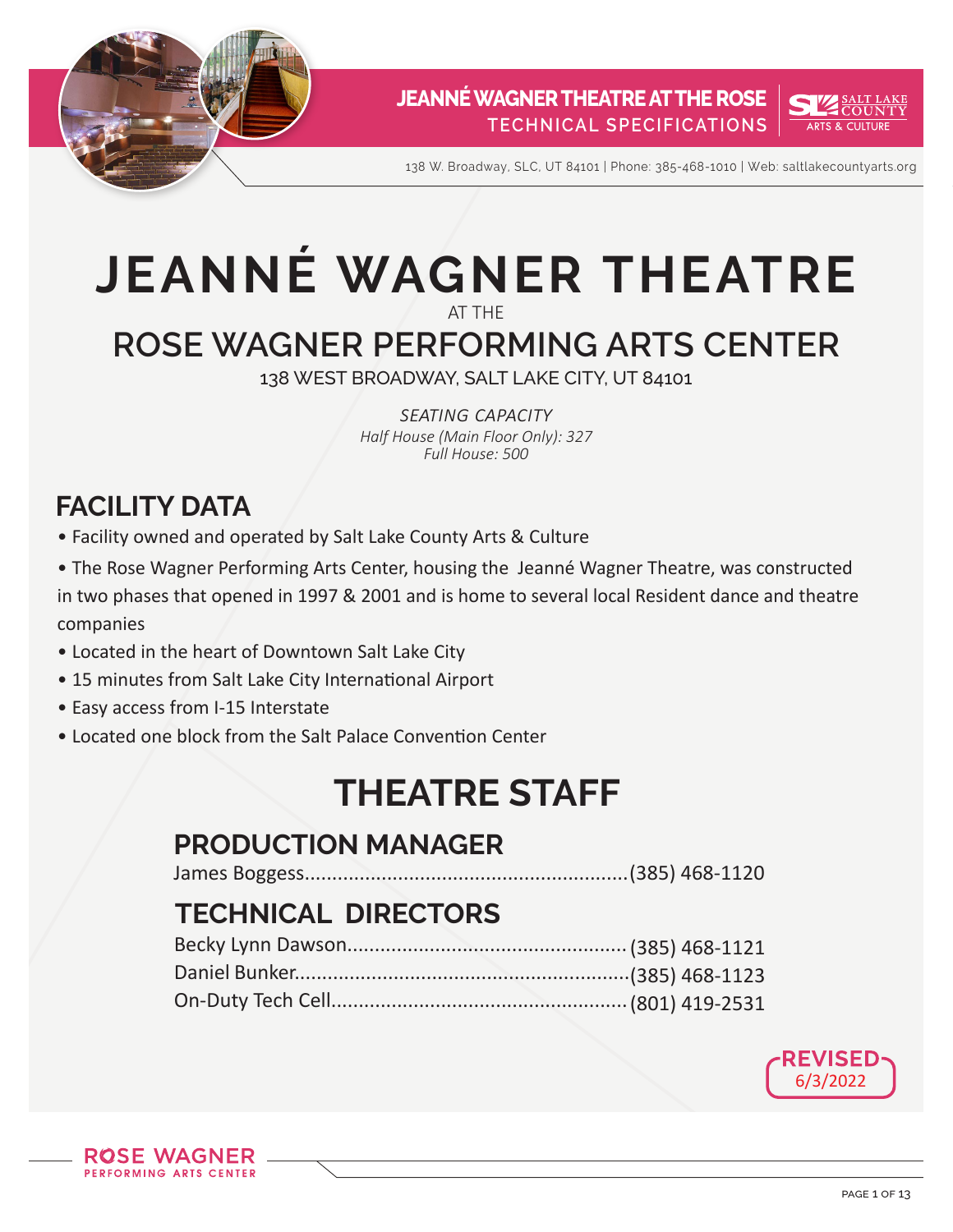



138 W. Broadway, SLC, UT 84101 | Phone: 385-468-1010 | Web: saltlakecountyarts.org

# **TABLE OF CONTENTS**

| INTERNET CONNECTION SERVICES PAGE 13 |  |
|--------------------------------------|--|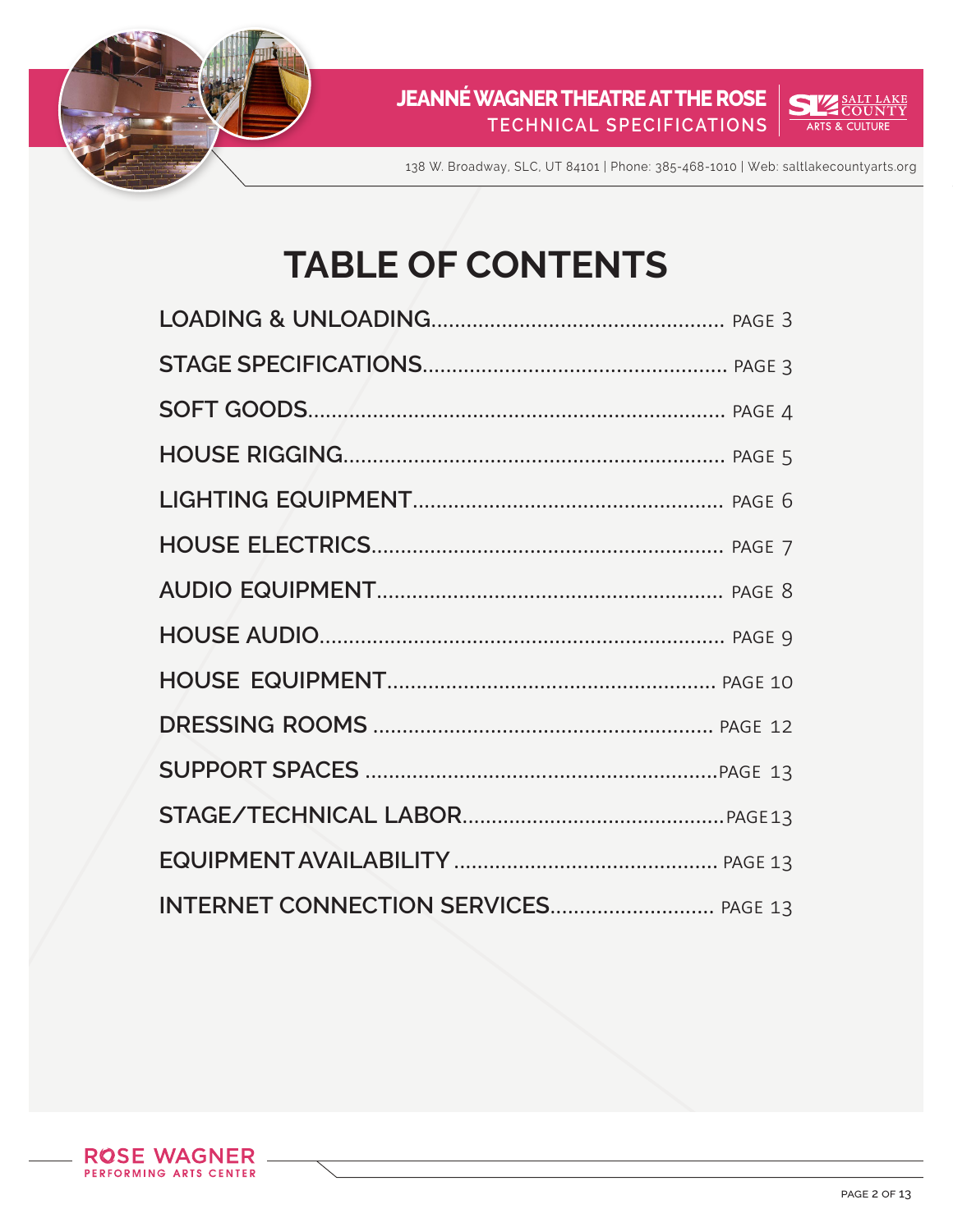



138 W. Broadway, SLC, UT 84101 | Phone: 385-468-1010 | Web: saltlakecountyarts.org

#### **LOADING & UNLOADING**

*Access to the theatre loading area is through the dead-end alley to the north of the building via 200 West. The alley is 11'2" at the narrowest point. Any traffic through the alley will be interrupted.*

- TRUCK PARKING LOADING DOCK No on-site parking available Primary loading area at street level Ramp down from truck Motor controlled roll up door, 10' high X 9' wide
- PASSENGER ELEVATOR At stage level Dimensions: Door 7' high X 3'11" wide Car: 7'9" deep X 5' wide Capacity: 4500 lbs. Protective wall blankets provided
- LOADING RAMP 16' x 3'; 1,000 lbs. capacity
- FORKLIFT No forklift on site; Technical Director can assist with arrangements

### **STAGE SPECIFICATIONS**

| <b>THEATRE</b>     | Proscenium (26' high X 44'5" wide)                                                                            |
|--------------------|---------------------------------------------------------------------------------------------------------------|
| <b>MAIN DRAPE</b>  | Automated drape controlled from stage left<br>Guillotine, solid rust color, 100% fullness                     |
|                    |                                                                                                               |
| STAGE MEASUREMENTS | Proscenium to upstage wall-46'                                                                                |
|                    | Proscenium to edge of apron-3'                                                                                |
|                    | Proscenium to downstage of orchestra pit-11'                                                                  |
|                    | Stage house floor to grid-65'                                                                                 |
|                    | Plaster line to balcony rail-40' at 10°                                                                       |
|                    | Plaster line to spot booth-53'                                                                                |
|                    | Plaster line to Beam One-37' at 50°                                                                           |
|                    | Plaster line to Beam Two-45' at 34°                                                                           |
|                    | House control booth to plaster line-52'                                                                       |
| <b>STAGE FLOOR</b> | Please advise if you require lagging into the stage floor; there are no traps.<br>Floor restoration required. |
|                    |                                                                                                               |

Maple, five-layer sprung dance floor, painted black

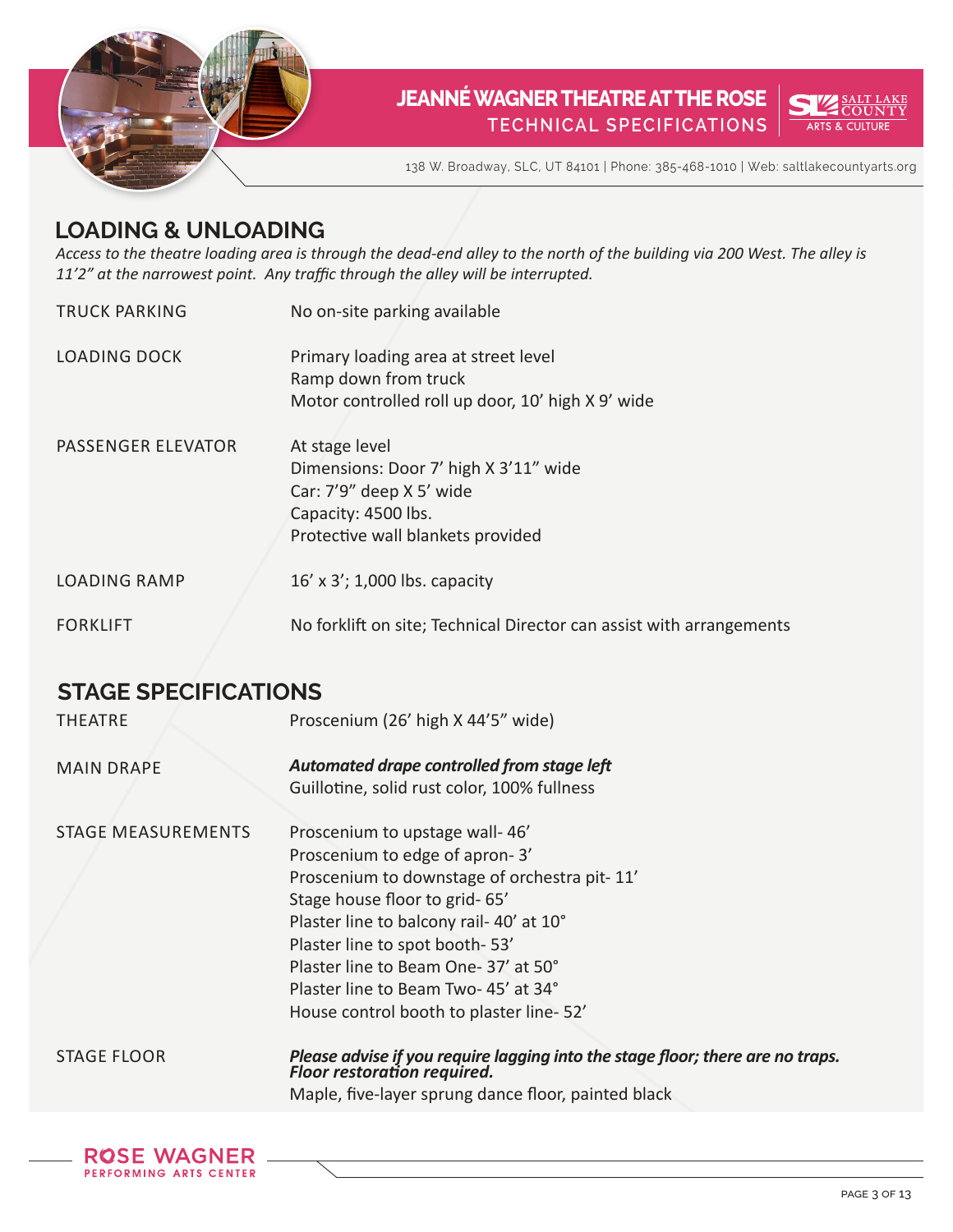



138 W. Broadway, SLC, UT 84101 | Phone: 385-468-1010 | Web: saltlakecountyarts.org

## **STAGE SPECIFICATIONS CONT'D**

| <b>FLOOR DIMENSIONS</b> | Plaster line to upstage wall-46'<br>Center line to stage left wall-57'<br>Center line to stage right wall- 57'<br>Usable space to arbors-53'6" |
|-------------------------|------------------------------------------------------------------------------------------------------------------------------------------------|
| <b>ORCHESTRA PIT</b>    | <b>Chairs, music stands and lights available</b><br><b>Musician Capacity - 30</b>                                                              |
| <b>STAGE MANAGER</b>    | Located downstage left                                                                                                                         |
| CONTROL                 | Lighting control panel for stage and house lights with monitor                                                                                 |
| <b>VIDEO MONITORS</b>   | Locations:                                                                                                                                     |
|                         | Stage left and right on pin rail                                                                                                               |
|                         | Wardrobe                                                                                                                                       |
|                         | Rose Room                                                                                                                                      |
|                         | <b>Dressing Rooms</b>                                                                                                                          |
|                         | Rehearsal Rooms                                                                                                                                |
|                         | Lobby                                                                                                                                          |

## **SOFT GOODS**

*All Black Curtains are 21oz. velour, sewn flat with a pipe pocket at the bottom*

| <b>BORDERS</b>         | $(5)$ 60' x 15'                                                          |
|------------------------|--------------------------------------------------------------------------|
| <b>LEGS</b>            | (6) 12' x 30' sets                                                       |
| <b>BLACKOUT DROP</b>   | $(1)$ 60' x 32'                                                          |
| <b>TRAVELER PANELS</b> | $(1)$ 32' x 32' set<br>Operated from stage left                          |
| <b>SCRIMS</b>          | $(1)$ Black- 60' x 32'<br>(1) White- 60' x 32'                           |
| <b>CYC</b>             | (1) White, Plastic- 60' x 32'<br>(1) White Muslin Drop/Bounce- 60' x 32' |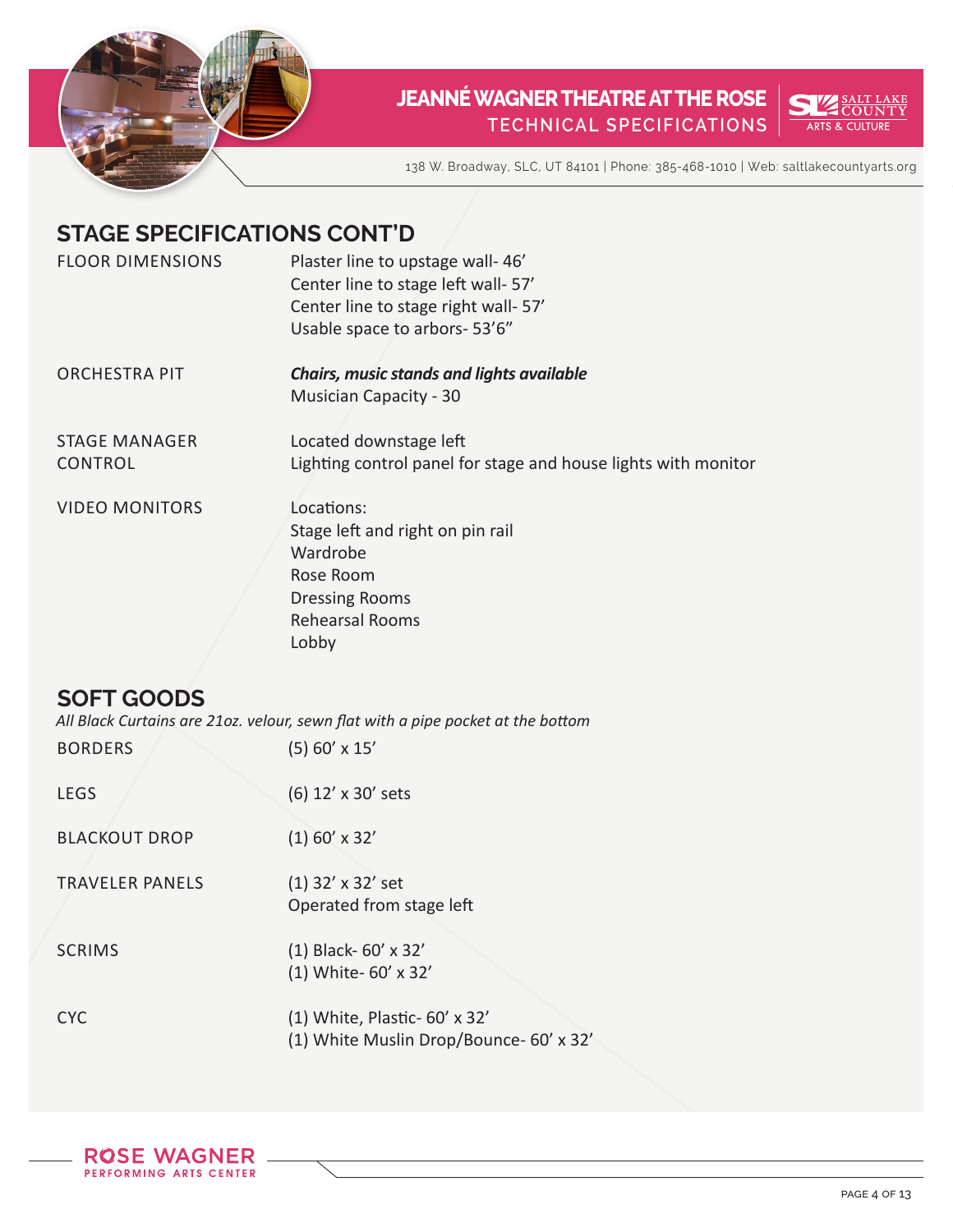



138 W. Broadway, SLC, UT 84101 | Phone: 385-468-1010 | Web: saltlakecountyarts.org

# **HOUSE RIGGING**

*All line sets have full travel to the grid. Line set schedule, which must be restored, is available from the Technical Director.*

| <b>RIGGING</b>            | (55) single purchase line sets<br>Each Pipe hangs on 7 steel cables                                                       |
|---------------------------|---------------------------------------------------------------------------------------------------------------------------|
| <b>BATTENS</b>            | Standard battens are 60' long<br>House can add 3' extensions on each end<br>All battens have full 60' travel to the grid  |
| <b>GRID HEIGHT</b>        | Stage floor to grid-65'<br>All sheaves are under-hung above the grid<br>Grid is clear for the spot lines and chain motors |
| WEIGHT                    | Arbor capacity is 2,000 lbs.<br>House has 30,000 lbs. of counterweight available                                          |
| <b>LOCKING RAIL</b>       | Stage right at stage level, 27'4" above stage floor                                                                       |
| <b>PIN RAILS</b>          | Stage left and right<br>Pin Rail floor at 27'4" above stage floor                                                         |
| <b>SIDE LIGHT LADDERS</b> | (6) each per side<br>Motorized, control at stage manager panel, stage left                                                |
| <b>SHEAVES</b>            | All sheaves are under-hung above the grid<br>Grid floor clear for spot line sheaves                                       |

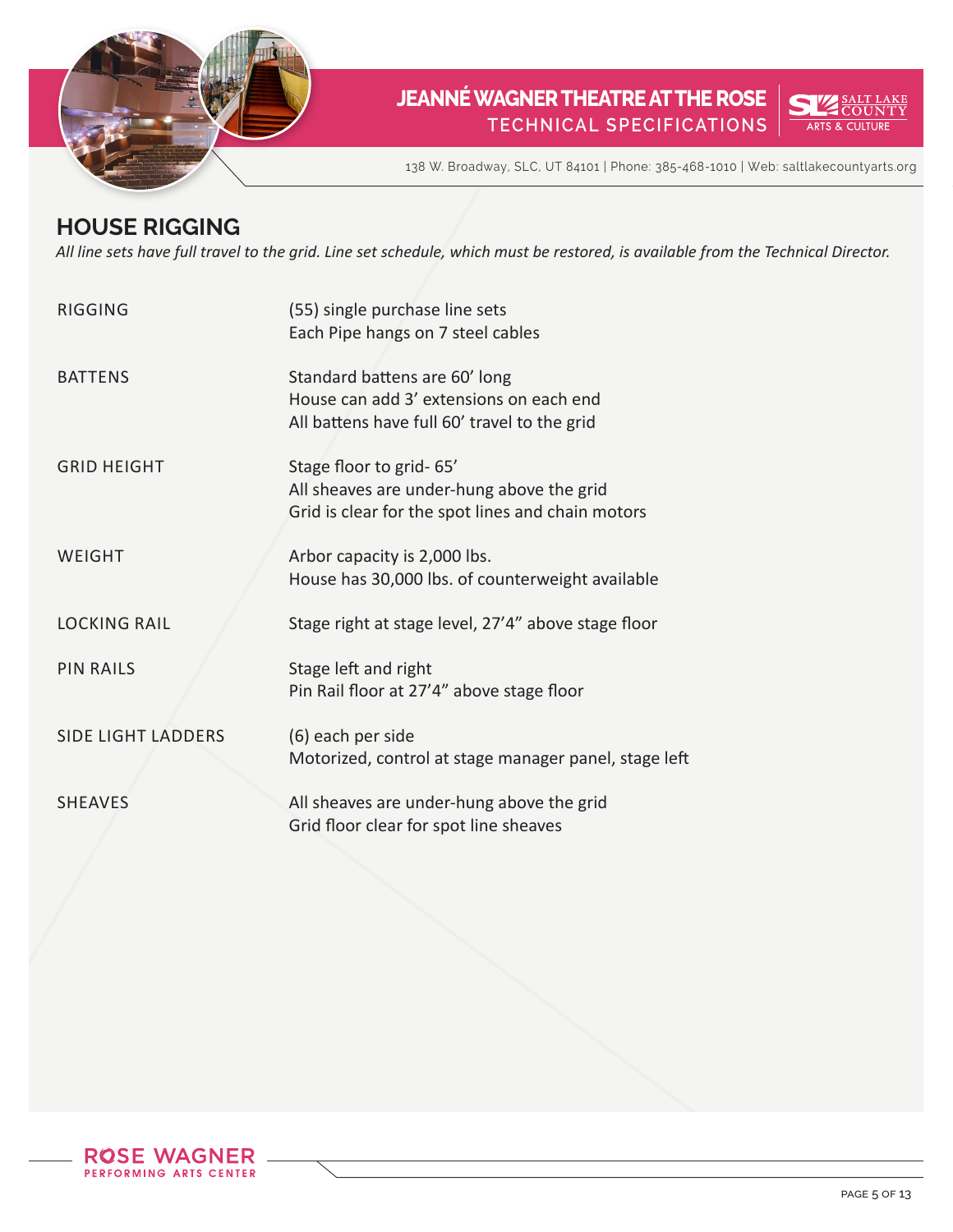



138 W. Broadway, SLC, UT 84101 | Phone: 385-468-1010 | Web: saltlakecountyarts.org

# **LIGHTING EQUIPMENT**

*House is hung in a repertory plot. There are limited refocus options. Repertory plot must be restored at load out or additional charges will apply. Documentation available from the Technical Director.*

| <b>LIGHTING CONSOLE</b>                     |                 | ETC ION with (1) 20 fader wing<br><b>BCM Motherboard (Windows XP)</b> |
|---------------------------------------------|-----------------|-----------------------------------------------------------------------|
| <b>FIXTURES:</b>                            |                 |                                                                       |
| Source 4 PAR fixtures,<br>Complete Lens Set | (8) Spare       | (46) Repertory Plot                                                   |
| Source 4 PARNel fixtures,<br>w/ barn doors  | (12) Spare      | (24) Repertory Plot                                                   |
| Altman Focusing CYC Lights                  |                 | (96) Repertory Plot                                                   |
| Ellipsoidal ETC Source 4<br>fixtures        | 10 <sup>°</sup> | (8) Repertory Plot<br>(4) Spare                                       |
|                                             | 19°             | (68) Repertory Plot<br>$(10)$ Spare                                   |
|                                             | 26°             | (84) Repertory plot<br>(6) Spare                                      |
|                                             | 36°             | (76) Repertory plot<br>$(14)$ Spare                                   |
|                                             | 50 <sup>°</sup> | (12) Spare                                                            |
| ETC LED Selador Desire D40<br>Luster+       |                 | (16) Repertory Plot                                                   |
|                                             |                 | (50) Template holders<br>(6) Drop-in Iris'                            |
| <b>FOLLOW SPOTS</b>                         |                 | (2) Lycian Superarc 400s<br>400 Watt<br>56' throw at 25°              |
|                                             |                 |                                                                       |

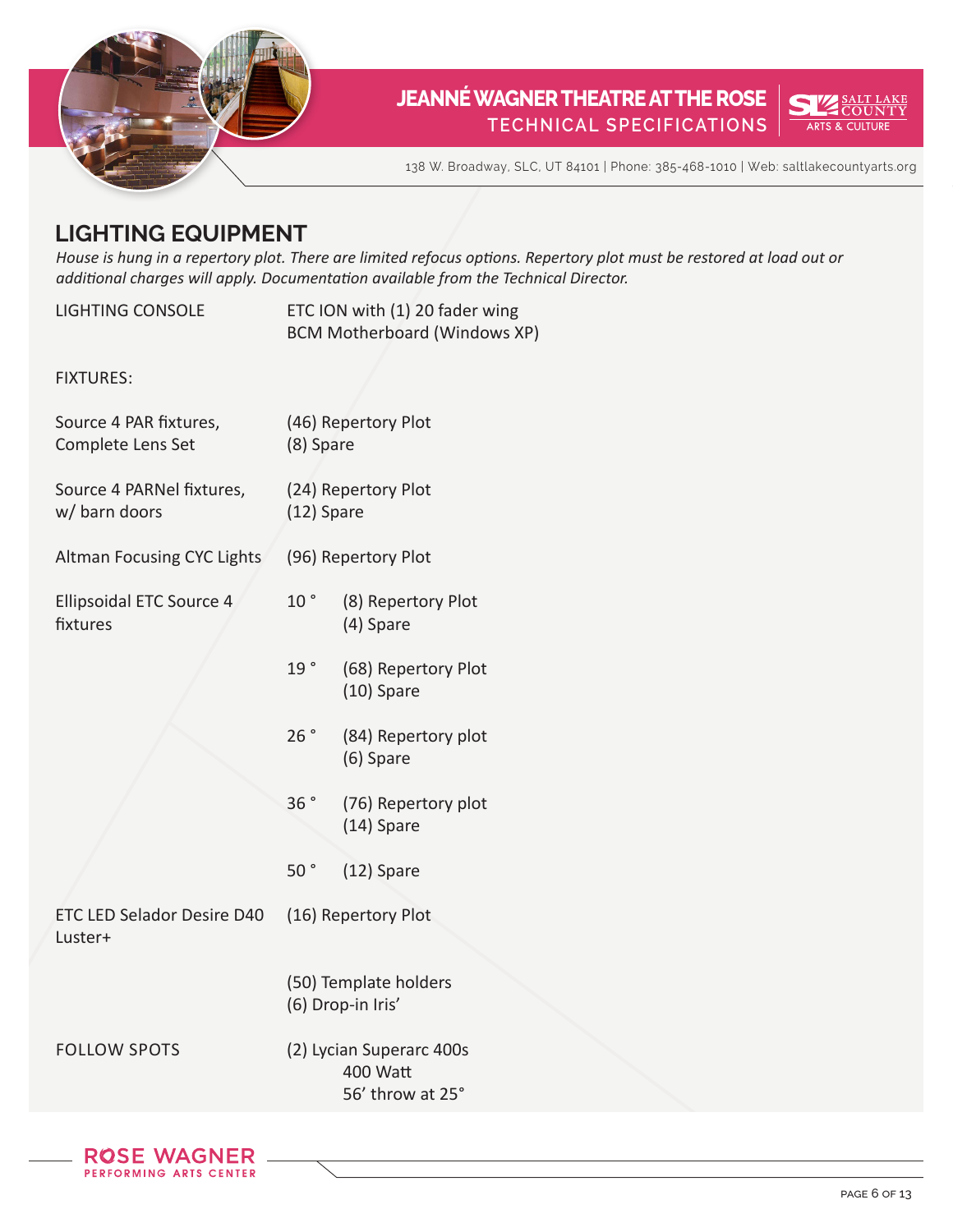



138 W. Broadway, SLC, UT 84101 | Phone: 385-468-1010 | Web: saltlakecountyarts.org

### **HOUSE ELECTRICS**

| <b>DIMMERS</b>    | All circuits are 3 pin stage connectors              |
|-------------------|------------------------------------------------------|
|                   | <b>ETC Sensor 3</b>                                  |
|                   | (436) Circuits with 2.4 kW dimmers                   |
|                   | (24) Balcony rail [307-330]                          |
|                   | (24) Beam #1 [211-234 & 259-282]                     |
|                   | (24) Beam #2 [235-258]                               |
|                   | (24) Box booms [283-294]                             |
|                   | (48) Side Light ladders [331-376, 381, 382]          |
|                   | (24 each side)                                       |
|                   | (6) Orchestra pit [407-412]                          |
|                   | (24) CYC 4 socapex/veam/6 circuit [413-436]          |
|                   | (Upstage wall)                                       |
|                   | (36) #1 electric [1-36]                              |
|                   | (36) #2 electric [37-72]                             |
|                   | (36) #3 electric [73-108]                            |
|                   | (36) #4 electric [109-144]                           |
|                   | (36) #5 electric [145-174]                           |
|                   | (36) #6 electric [175-210]                           |
|                   | (6) Upstage right wall [389-394]                     |
|                   | (6) Upstage left wall [383-388]                      |
|                   | (6) Downstage right wall [395-400]                   |
|                   | (6) Downstage left wall [401-406]                    |
|                   | (4) 6 kW dimmers                                     |
|                   | (2) Balcony rail center [377, 378]                   |
|                   | (2) Upstage wall center [379, 380]                   |
|                   | (6) Electrics                                        |
|                   | (3) Universe DMX [1-1536]                            |
|                   | DMX located at the stage manager's panel, stage left |
|                   | (1) FOH Disconnect Panel stage left [D211-330]       |
|                   |                                                      |
|                   |                                                      |
| <b>ROAD POWER</b> | (3) 400 Amp, 3 phase 110/120 v                       |
|                   | Boxes located at stage left with Camloks             |
|                   | (1) 200 Amp, 3 Phase 120 v                           |
|                   | Box located at stage right with Camloks              |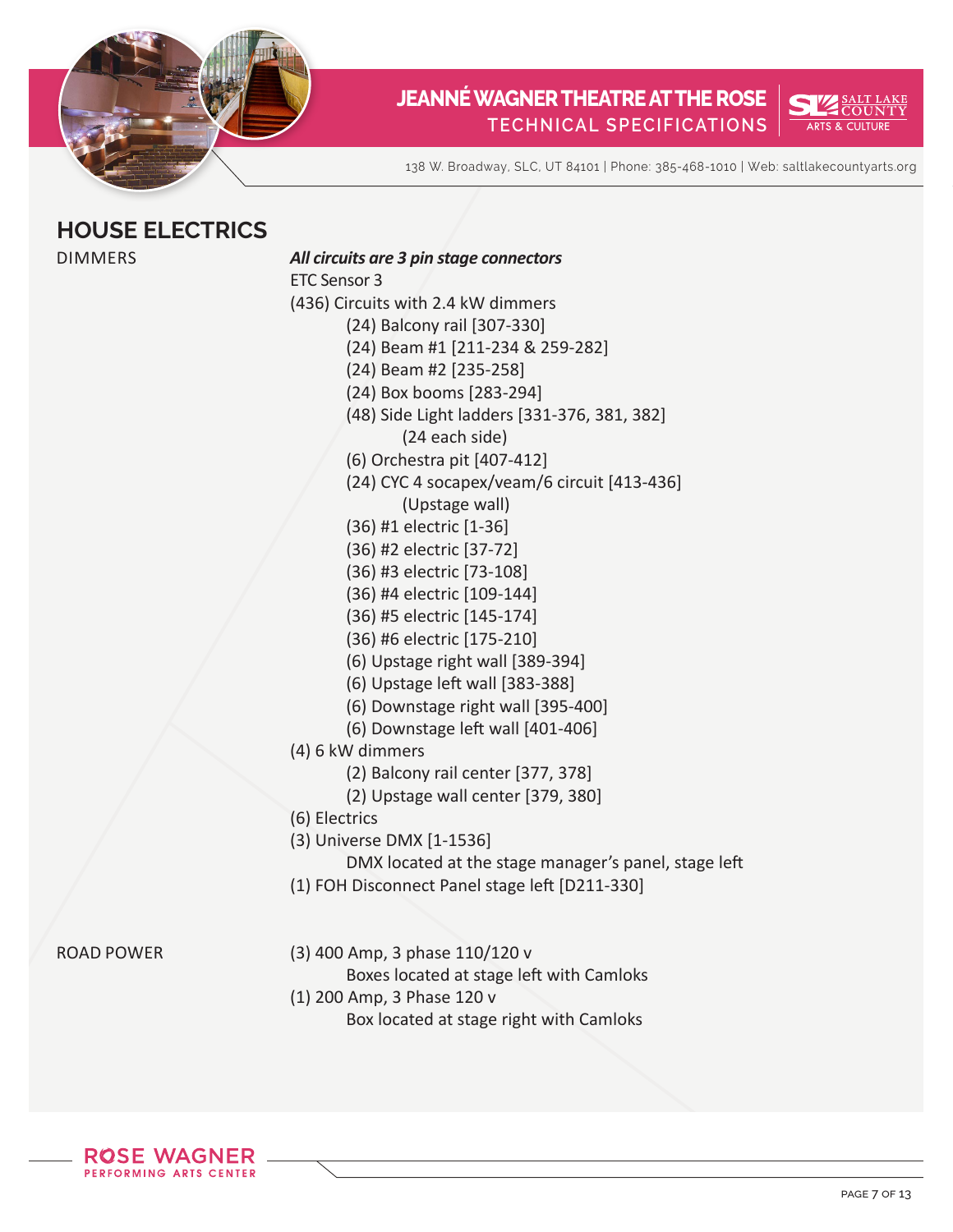



138 W. Broadway, SLC, UT 84101 | Phone: 385-468-1010 | Web: saltlakecountyarts.org

| <b>AUDIO EQUIPMENT</b>                          |                                                                                                                                                                                                                                                      |
|-------------------------------------------------|------------------------------------------------------------------------------------------------------------------------------------------------------------------------------------------------------------------------------------------------------|
| <b>AUDIO CONSOLE</b>                            | Avid SC48                                                                                                                                                                                                                                            |
| <b>PLAYBACK</b>                                 | (1) Denon DN-D4500 Dual CD deck                                                                                                                                                                                                                      |
| <b>SPEAKERS:</b>                                |                                                                                                                                                                                                                                                      |
| Amps                                            | (3) Crown Com-Tech 410<br>(1) Crown Com-Tech 810<br>(1) Crown USM 810 digital processor                                                                                                                                                              |
| Cluster                                         | (2) EAW AS460<br>(1) EAW AS490<br>(1) EAW AS422                                                                                                                                                                                                      |
| <b>Fills</b>                                    | (2) Balcony- EAW MK2164, each side<br>(1) Main Floor- EAW MK2196, each side<br>Fills mounted in Coves                                                                                                                                                |
| Monitors                                        | (4) JBL Control 29 AV, 2 per side<br>Mounted on ladders in the 2nd and 4th wings                                                                                                                                                                     |
| <b>MICROPHONES</b>                              | <b>Shared with Leona Wagner Black Box and Studio Theatre</b><br>(4) Shure SM58<br>(3) Shure BETA 58A<br>(3) Shure SM87A<br>(2) Shure BETA 57A<br>(2) Radial Engineering JDI Direct Box                                                               |
| Specific to the Jeanné<br><b>Wagner Theatre</b> | (2) Shure SM58 Wireless (frequency range: 470-616 MHz)<br>(2) Shure BETA 58A Wireless (frequency range: 470-616 MHz)<br>(4) Shure AD1 Body pack Transmitter (frequency range: 470-616 MHz)<br>(2) Audix OM-5                                         |
| <b>INTERCOM</b>                                 | Communications available to all positions in the theatre<br>(1) Hard-wired Clear-Com MS-232/gm<br>(6) 2-channel belt packs<br>(4) RTS, TRNN30NF10A4M UHF/VHF wireless belt packs<br>(TX: 482-572 MHz/RX: 174-216 MHz)<br>(4) CC300 Headsets included |

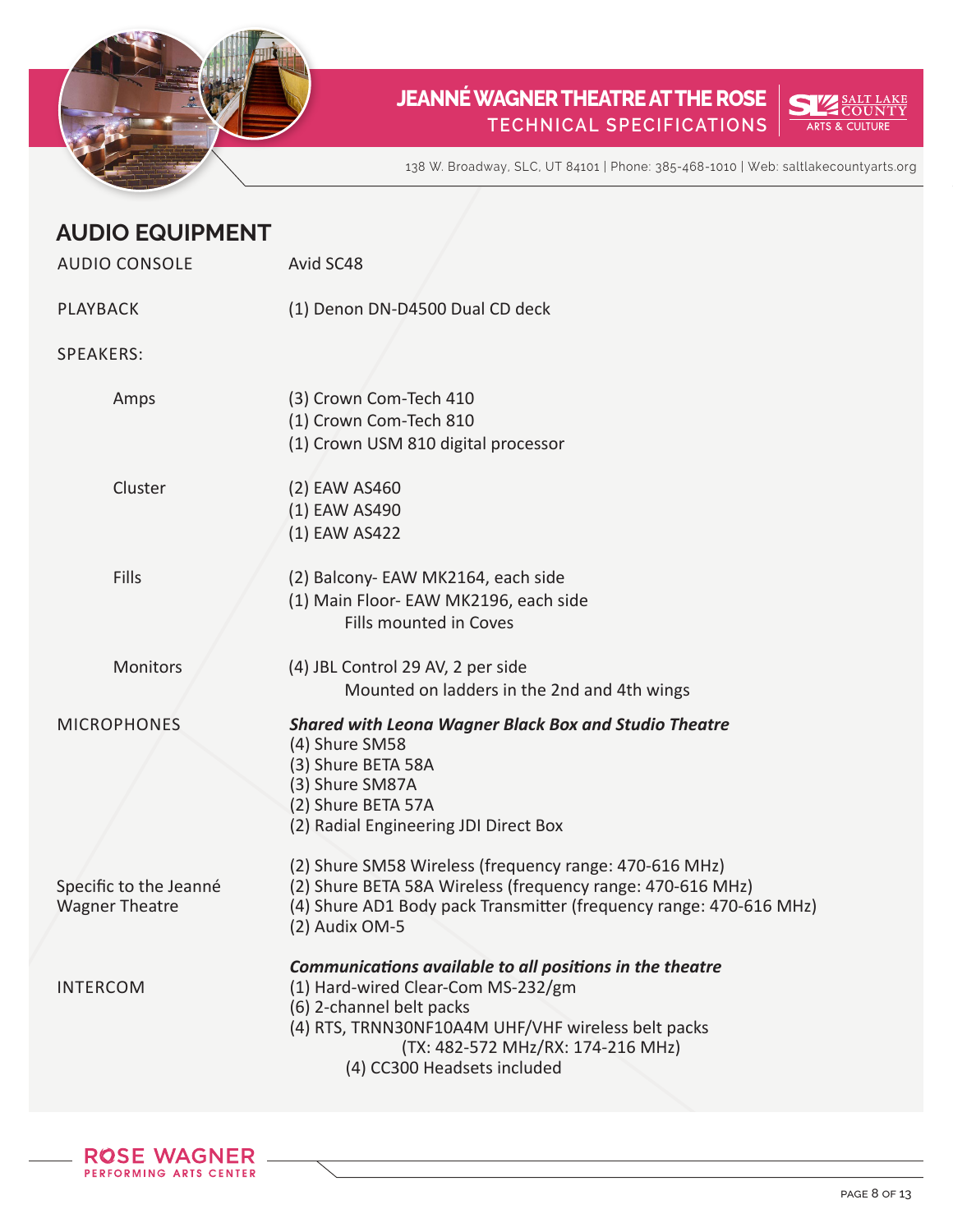



138 W. Broadway, SLC, UT 84101 | Phone: 385-468-1010 | Web: saltlakecountyarts.org

#### **HOUSE AUDIO**

| <b>SOUND BOOTH</b>                        | Located in rear of orchestra level, center                                                                                                                                                                                                                                                                                                                                                                                                                  |
|-------------------------------------------|-------------------------------------------------------------------------------------------------------------------------------------------------------------------------------------------------------------------------------------------------------------------------------------------------------------------------------------------------------------------------------------------------------------------------------------------------------------|
|                                           |                                                                                                                                                                                                                                                                                                                                                                                                                                                             |
| <b>PORTABLE SOUND</b><br><b>EQUIPMENT</b> | (2) EAW 850J 3-Way Speakers<br>(3) Crown Macro-Tech 2400 Amplifiers<br>(2) XTA DP224 Loudspeaker Processors<br>(4) EAW JF80 Full Range Speakers<br>(2) EAW FR153z Full Range Speakers<br>(2) EAW SM122e Full Range Speakers<br>(6) QSC KW 122 Speakers<br>(2) Crown K2 Amplifiers<br>(1) DBX 1231 EQ<br>(1) DBX 131 EQ<br>(1) DBX 231 EQ<br>(1) PreSonus ACP88 Dynamics Processor<br>(6) Ultimate Tripod Speaker Stands<br>(2) Alesis Multi Mix 10 Wireless |
| <b>ASSISTED LISTENING</b>                 | (1) Telex Sound Mate ST-200 transmitter (frequency range: 72-76 MHz)<br>(16) Listen receivers                                                                                                                                                                                                                                                                                                                                                               |
| <b>PAGING</b>                             | Page microphone located stage left<br>Audio available in dressing rooms, hallways, green room, wardrobe, and<br>rehearsal studios                                                                                                                                                                                                                                                                                                                           |
| <b>SHOW FEED</b>                          | Audio available in dressing rooms, hallways, green room, wardrobe, Rose Room<br>and rehearsal studios                                                                                                                                                                                                                                                                                                                                                       |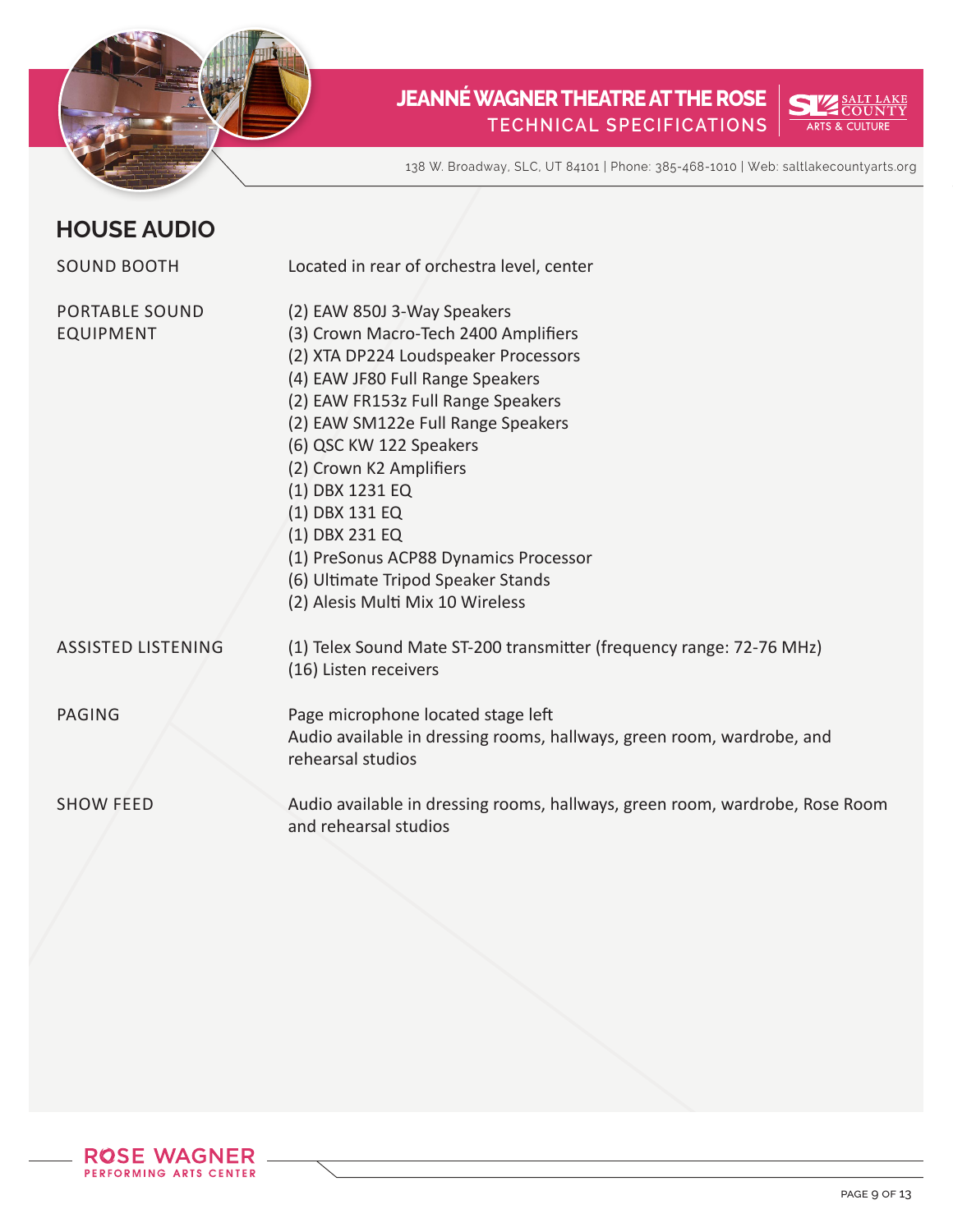



138 W. Broadway, SLC, UT 84101 | Phone: 385-468-1010 | Web: saltlakecountyarts.org

#### **HOUSE EQUIPMENT**

*This inventory is shared between Jeanné Wagner Theatre, Leona Wagner Black Box, and Studio Theatre.*

| <b>PROJECTORS</b>                                                 | (1) Barco RLM-W14 on rolling cart<br>.67:1 wide angle lens<br>1.87-2.56:1 zoom lens                                           |
|-------------------------------------------------------------------|-------------------------------------------------------------------------------------------------------------------------------|
| <b>PROJECTION SCREEN</b>                                          | 20' x 20' Rosco white plastic front/rear projection                                                                           |
| <b>CINEMA PACKAGE:</b>                                            |                                                                                                                               |
| Screen                                                            | 17' x 40' Mulone Frame (Not movable)<br><b>MDI Matte Screen Surface</b><br>Side Adjustable Masking                            |
| Projector<br>Screen Server<br><b>Scaling Switcher</b><br>Playback | Barco RLM-W14: 14,500 Lumens<br>Dolby DSS200<br>Barco image Pro HD<br>Pioneer DVD V8000<br>LG BluRay/HD-DVD<br>Sony BDP-S380  |
| <b>Guest Inputs</b>                                               | Composite Video<br>Component- 3 wire and 5 wire<br>S-Video<br>VGA-DB15 Connector<br><b>DVI</b><br>HD/SDI                      |
| <b>Audio Processing</b>                                           | Dolby CP650 Processor<br>Dolby DMA8 Plus Digital Media Adaptor<br>(6) Channel inputs                                          |
| <b>LCR Screen Channels</b><br><b>Surround Sound</b>               | (3) QSC DSC 433 Three Way Speaker System<br>(2) QSC SB 7218 Dual 18" Subwoofers<br>(16) QSC ISIS I-82 Surround Sound Speakers |
| <b>PIANOS</b>                                                     | Channels and Surround include QSC Power Amplifiers<br>(1) Baldwin Upright                                                     |
| <b>ORCHESTRA SHELL</b>                                            | (12) Individual pieces, no ceiling piece                                                                                      |

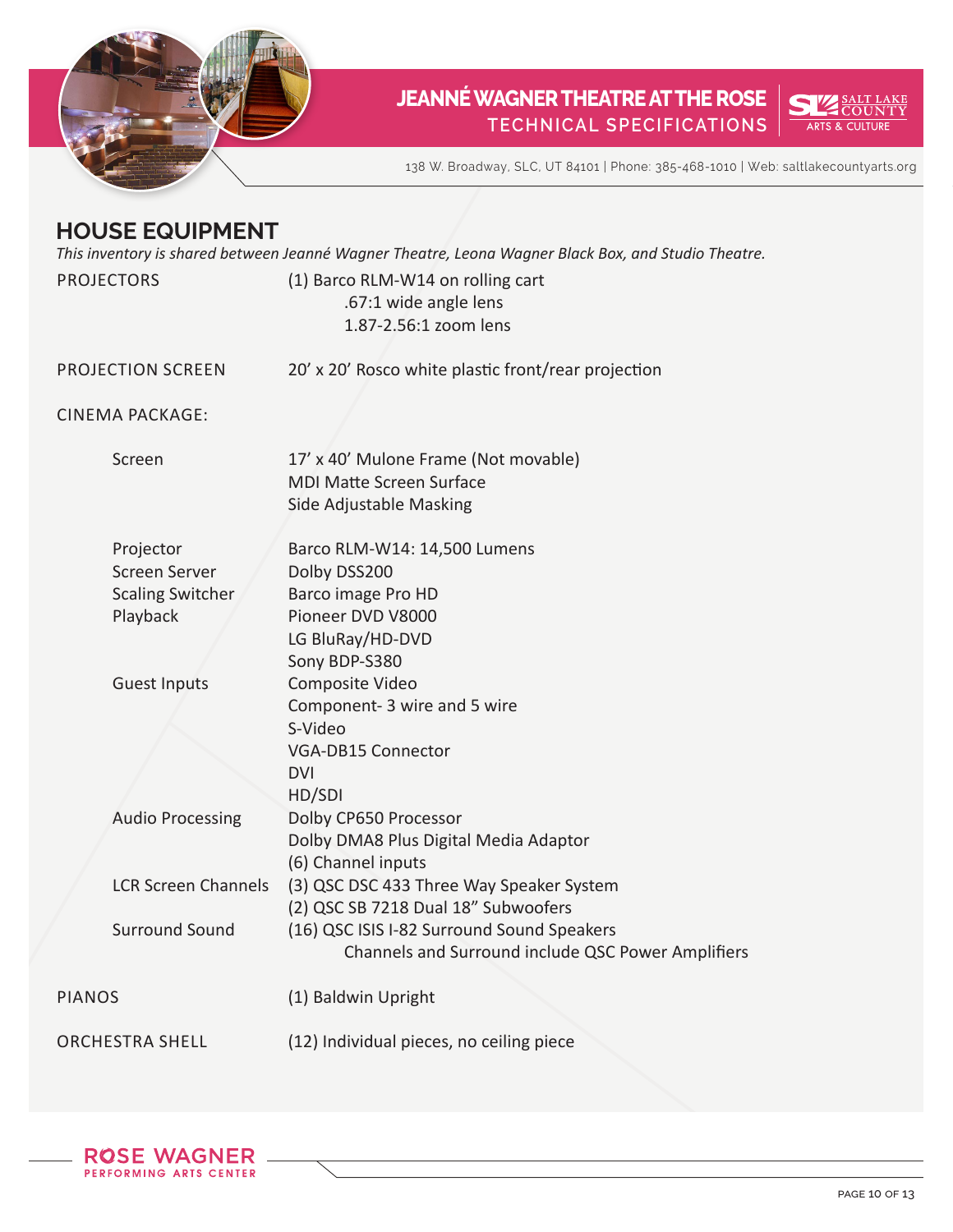



138 W. Broadway, SLC, UT 84101 | Phone: 385-468-1010 | Web: saltlakecountyarts.org

| <b>HOUSE EQUIPMENT CONT'D</b> |                                                                                                                                                                            |  |
|-------------------------------|----------------------------------------------------------------------------------------------------------------------------------------------------------------------------|--|
| <b>ORCHESTRA</b>              | (27) Music Stands<br>Music Stand Lights; limited availability<br>Musician Chairs (Banquet chairs may be used in lieu of musicians chairs)                                  |  |
| <b>LIFTS AND LADDERS</b>      | (1) Genie AWP-36S lift<br>(1) Extension, 24'<br>$(1)$ A Frame, $6'$<br>(1) A Frame, 12'                                                                                    |  |
| <b>PLATFORM RISERS</b>        | Legs from 8" to 36"<br>$(2)$ 4' x 4'<br>$(14)$ 4' x 8'                                                                                                                     |  |
| <b>DANCE FLOOR</b>            | Tap or clogging not permitted. Please discuss with Technical Director<br>Harlequin Studio Floor<br>50' wide x 40' deep                                                     |  |
| <b>EASELS</b>                 | $(9)$ Black<br>(8) Blonde                                                                                                                                                  |  |
| <b>STANCHIONS</b>             | (13) Nickle                                                                                                                                                                |  |
| <b>LECTERNS</b>               | (2) Rose Emblem<br>(2) Plexiglas                                                                                                                                           |  |
| <b>PODIUM</b>                 | (1) Carpeted, 8"                                                                                                                                                           |  |
| <b>TABLES</b>                 | (5) 6' Seminar (18' x 6')<br>(1) 8' Seminar (18" x 8')<br>(7) 4' Banquet<br>(5) 6' Banquet<br>(35) 8' Banquet<br>(24) 60" Round<br>(22) Cocktail rounds, adjustable height |  |
| <b>CHAIRS</b>                 | (200) Formal "Rose Room"<br>(100) Red and black Folding                                                                                                                    |  |

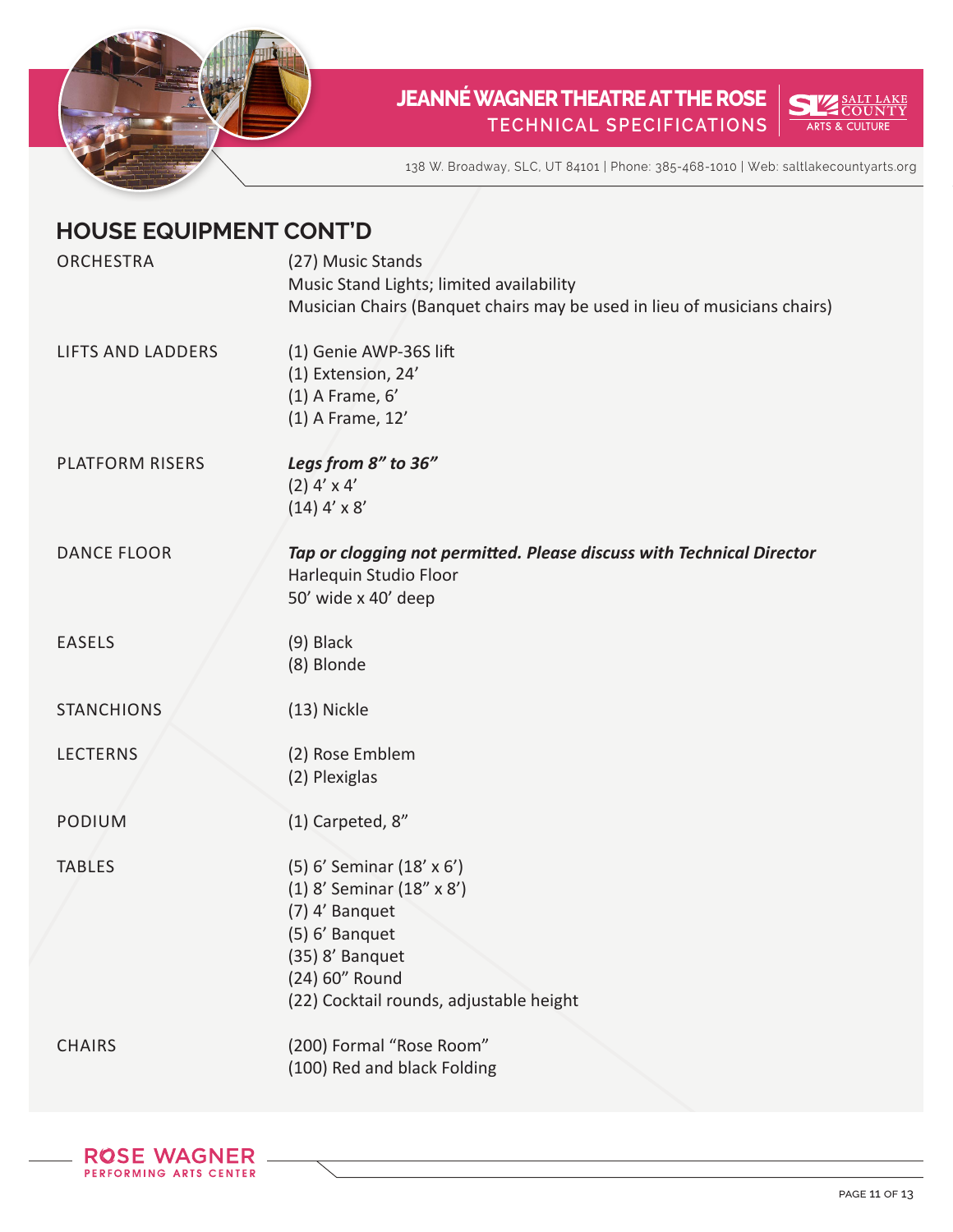



138 W. Broadway, SLC, UT 84101 | Phone: 385-468-1010 | Web: saltlakecountyarts.org

#### **HOUSE EQUIPMENT CONT'D**

#### LINENS *Not available for food service*

Available for most table sizes, cleaning fees may apply

#### **DRESSING ROOMS**

*Each dressing room has shower, toilet, wardrobe rack and convenience outlets*

| WARDROBE<br>$(19'6'' \times 21'6'')$     | Located on lower lever, near dressing rooms<br>Accessible to road boxes<br>Ample power and lighting. Washer, dryer, sink<br>(8) Z Rack garment racks                       |
|------------------------------------------|----------------------------------------------------------------------------------------------------------------------------------------------------------------------------|
| <b>CHORUS DRESSING</b><br><b>ROOMS</b>   | (2) rooms, located on lower level<br>Women: (18) mirrors<br>Men: (14) mirrors                                                                                              |
| PRINCIPAL DRESSING<br><b>ROOMS</b>       | (2) rooms, located at stage level, stage left<br>Women: (6) mirrors<br>Men: (6) mirrors                                                                                    |
| <b>ENSEMBLE DRESSING</b><br><b>ROOMS</b> | (2) rooms located on lower level, stage right<br>Women:<br>(2) Make-up stations<br>(2) Sinks<br>(22) Lockers<br>Men:<br>(3) Make-up Stations<br>$(1)$ Sink<br>(20) Lockers |